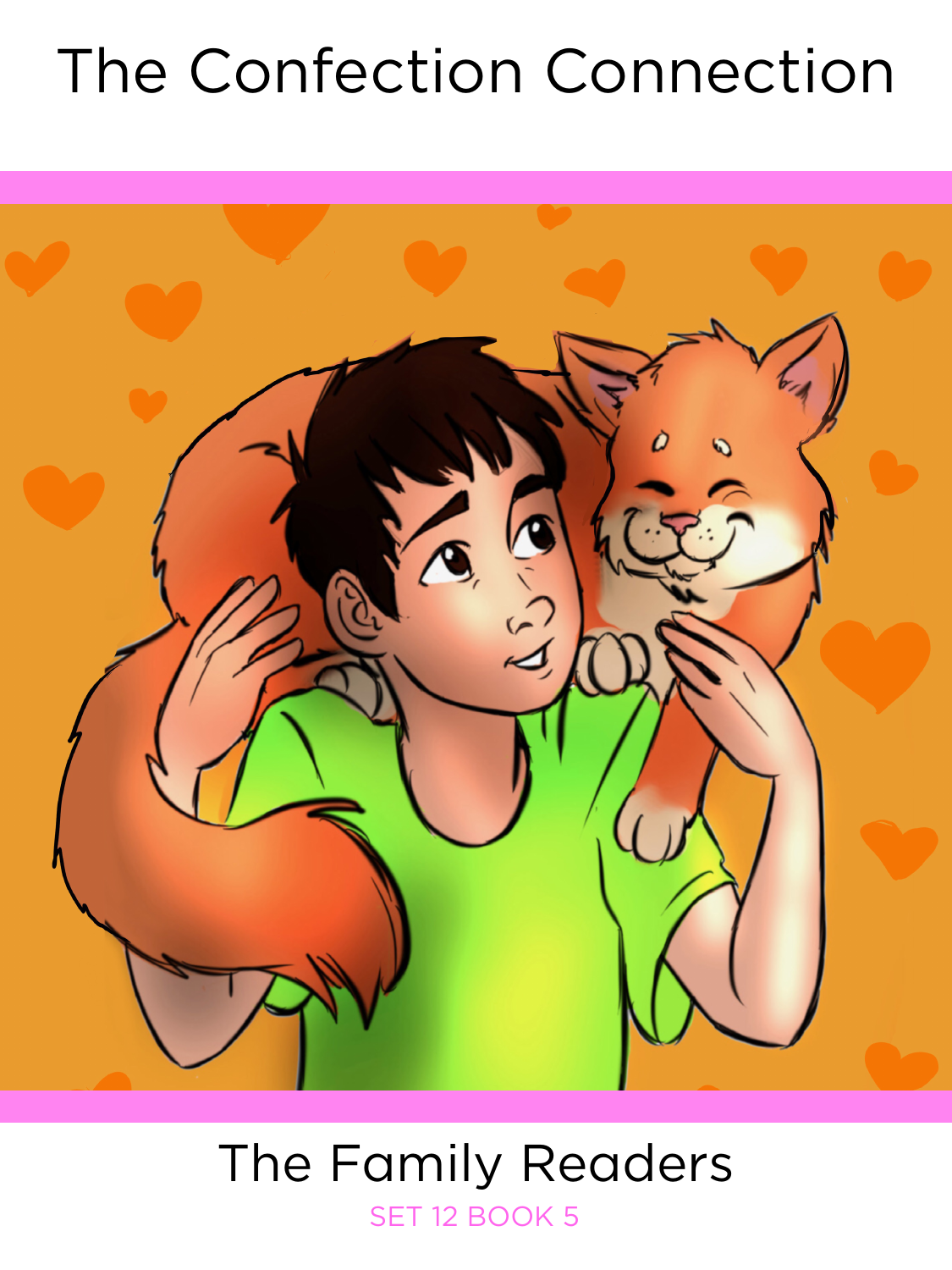# The Confection Connection

Set 12 Book 5

The Family Readers Development Team:

Executive Producer: Richard Harrington JD, Chairman, FLC, Inc Producer: Dr. Edward Green Writers: Rachel McOmber and Perry Kassing Illustrations: Darcy Bell-Myers Layout Design: Karlie Hardman

### Word Preview

### Words to SOUND • WRITE • SPELL

| Vowel                       | Consonant                    |                      | New Words                |                         |
|-----------------------------|------------------------------|----------------------|--------------------------|-------------------------|
| Sounds                      | Sounds &<br><b>Blends</b>    |                      |                          |                         |
|                             |                              | sleek                | feeding                  | dedication              |
| Long                        | $S_{-}$                      | trim                 | worst                    | rejection<br>starvation |
| A a                         | $tr_{-}$                     | slim<br>nobody       | going<br>death           | infection               |
| ay                          | $f _$                        | lazy                 | anything                 | ruination               |
| ai                          | $sm_{-}$                     | plopped              | warned                   | part                    |
| E e                         | $pr_{-}$                     | quite                | everyday                 | questions               |
| ee<br>ea                    | $dr_{-}$                     | confused             | examination              | serious                 |
| $\mathsf{y}$                | $fr_{-}$<br>thr $\_$         | afraid<br>wobble     | inspection<br>connection | eyes<br>only            |
| Τi                          | _er                          | throat               | protection               | walk                    |
| ie<br>$\mathsf{y}$          | _ing                         | terrible             | cooperation              | walks                   |
|                             | $\overline{\phantom{a}}$ ion | blurted              | affliction               | double                  |
| O <sub>O</sub><br>oo (look) | ions                         | chocolate            | moderation<br>situation  | trouble<br>laughing     |
|                             | lk k                         | slumped<br>dedicated | trepiadation             | person                  |
| Uu                          |                              | protested            | injections               | quite                   |
|                             |                              | requires             | confection               | case                    |
|                             |                              | drastic              | botheration              | knees                   |
|                             |                              | giving               | operation                |                         |
|                             |                              |                      |                          |                         |
|                             |                              |                      |                          |                         |

#### VALUE: MODERATION AND DEDICATION

Copyright © 2018 by Family Literacy Centers, Inc. Publications

All rights reserved. No part of this book may be reproduced or used in any form, including photocopying, without permission in writing from the publisher.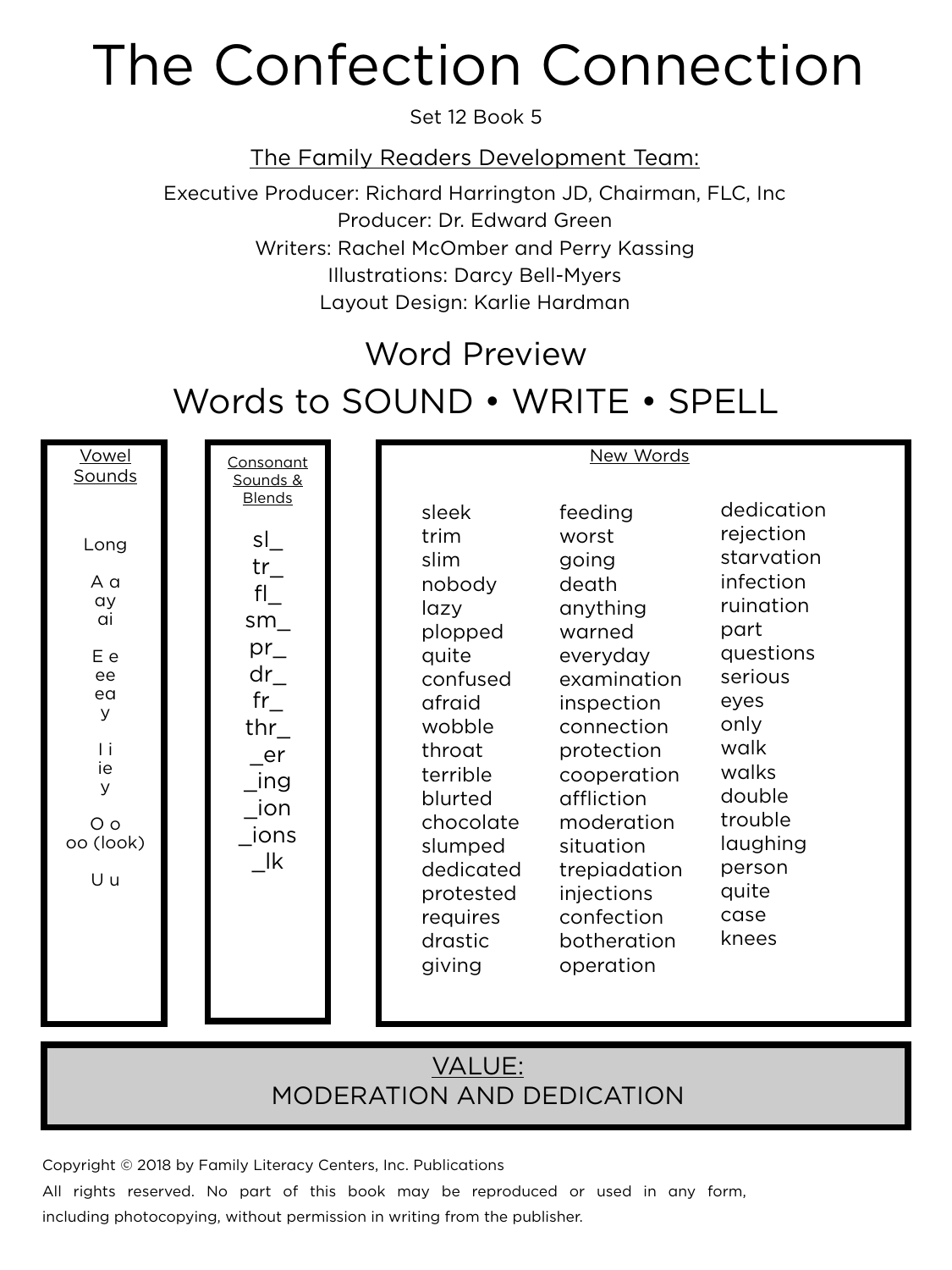Miss Vie plopped Razz on top of the examination table. After quite an inspection, she said, "Razz seems to have a bad case of the Confection Connections. The situation is very serious."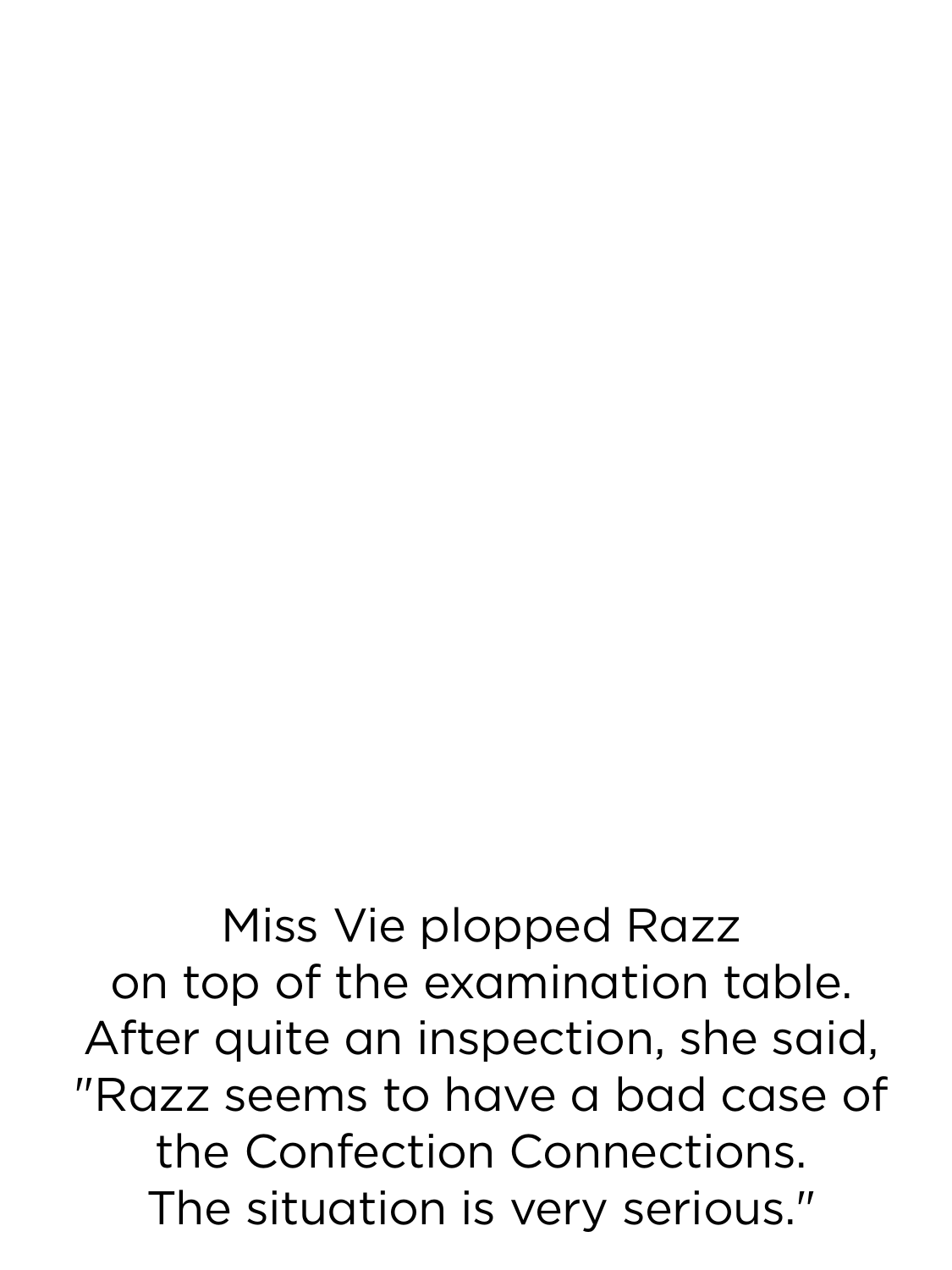It sounded like a terrible affliction to Max. He felt confused. Part of him wanted to know what was wrong with Razz. But part of him was afraid to find out.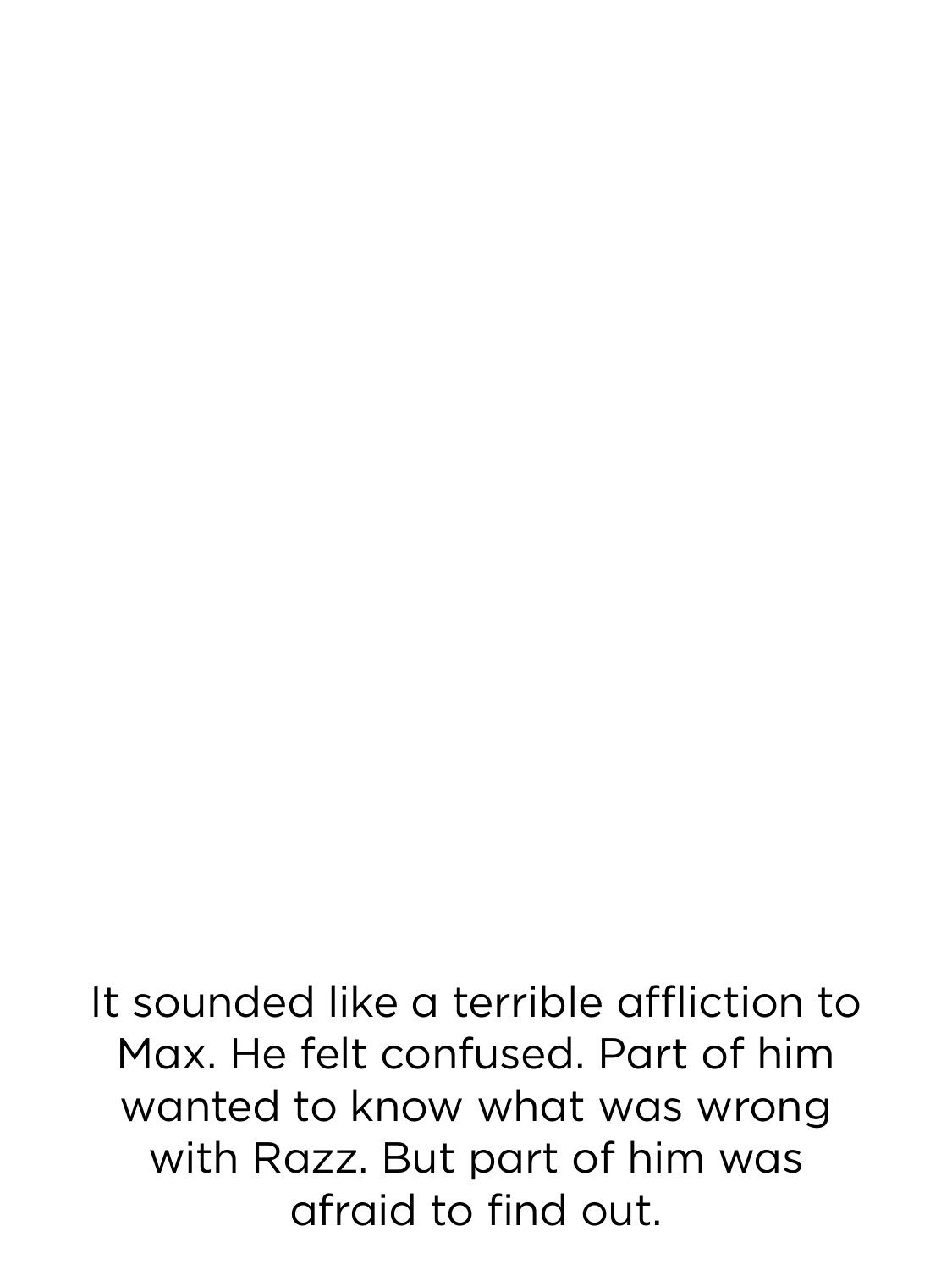Max stared at Miss Vie in trepidation. His knees began to wobble. At last, he blurted out his questions. "Does Razz have an infection ?" "Will you give him an injection ?" "Does he need an operation ?" "Will . . . will . . . will . . . the Confection Connection be his ruination ?"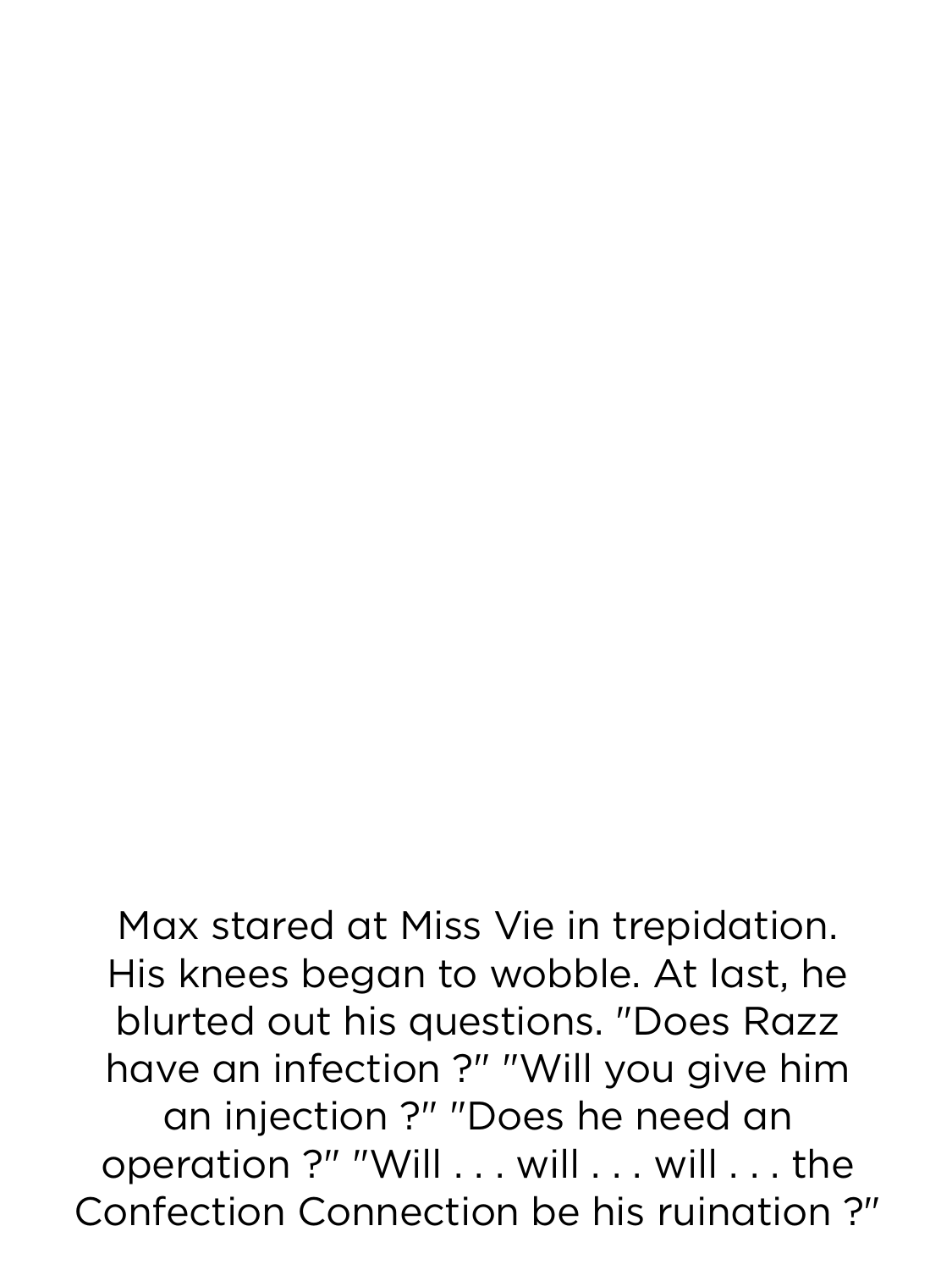"Well, Max," said Miss Vie, "this is bad case of Confection Connection. But Razz does not have a infection, nor does he need an operation. His situation calls for dedication."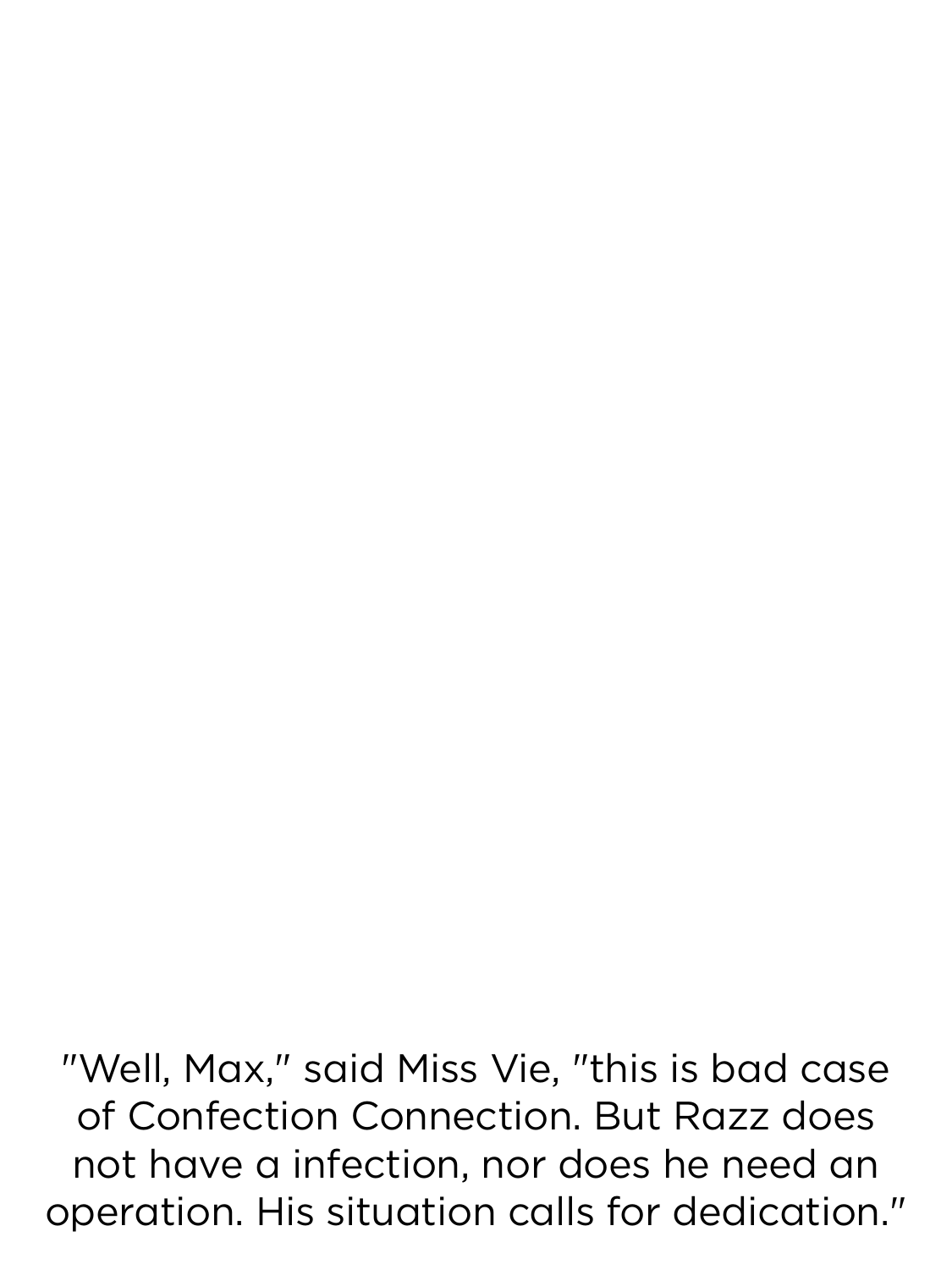"I'm dedicated to Razz," said Max. "He is my pal. I'll do anything. Just tell me what to do and I'll do it." Miss Vie nodded her head and said, "A confection is a sweet treat, like candy, cakes, and cookies. The connection is, that Razz gets too many sweet treats. Razz is not just a fat cat, he is a TOO - FAT CAT."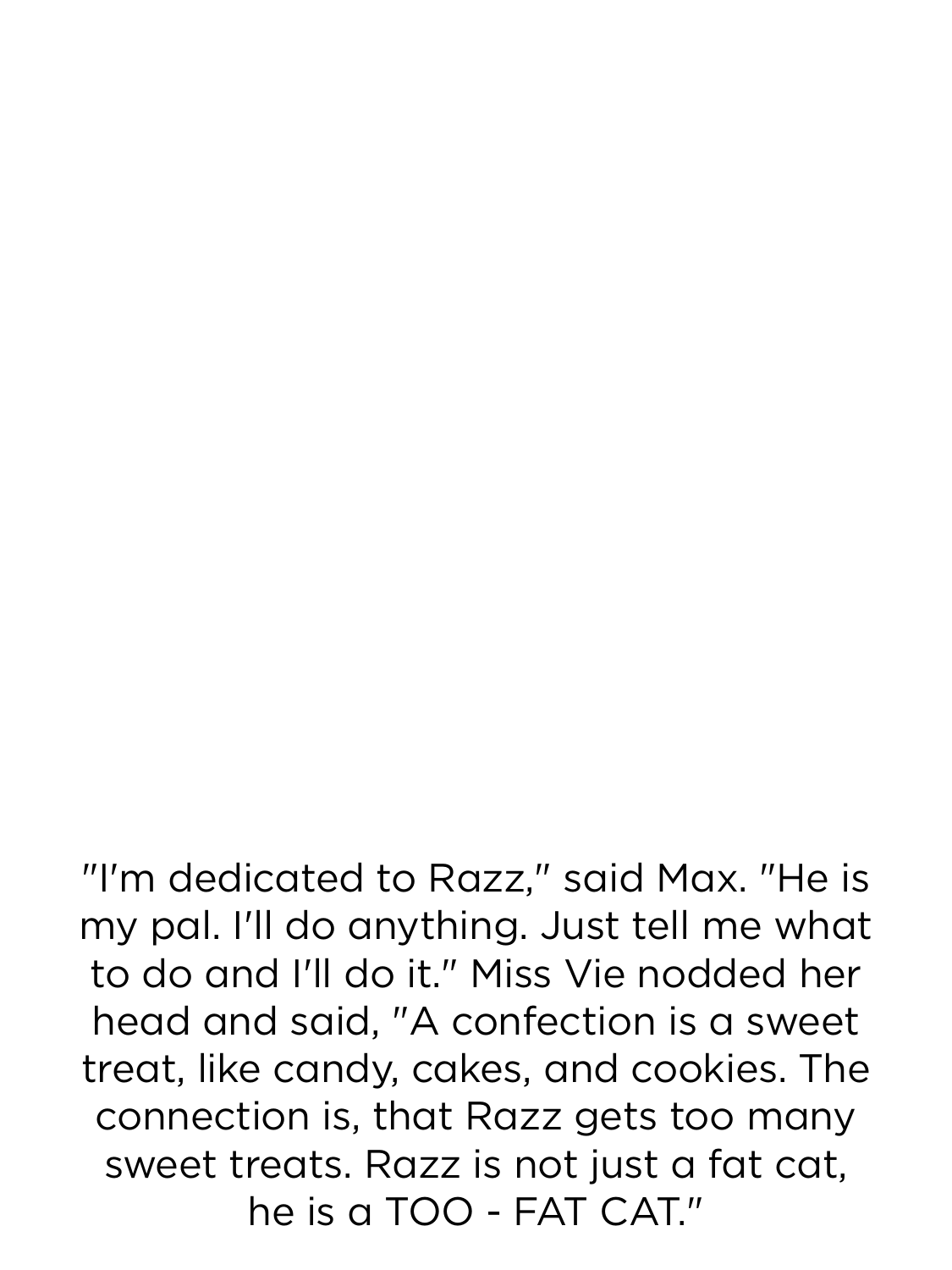"But Razz loves to eat," said Max. "He purrs for an hour after a piece of Mom's double-trouble chocolate chip cake. It makes him happy."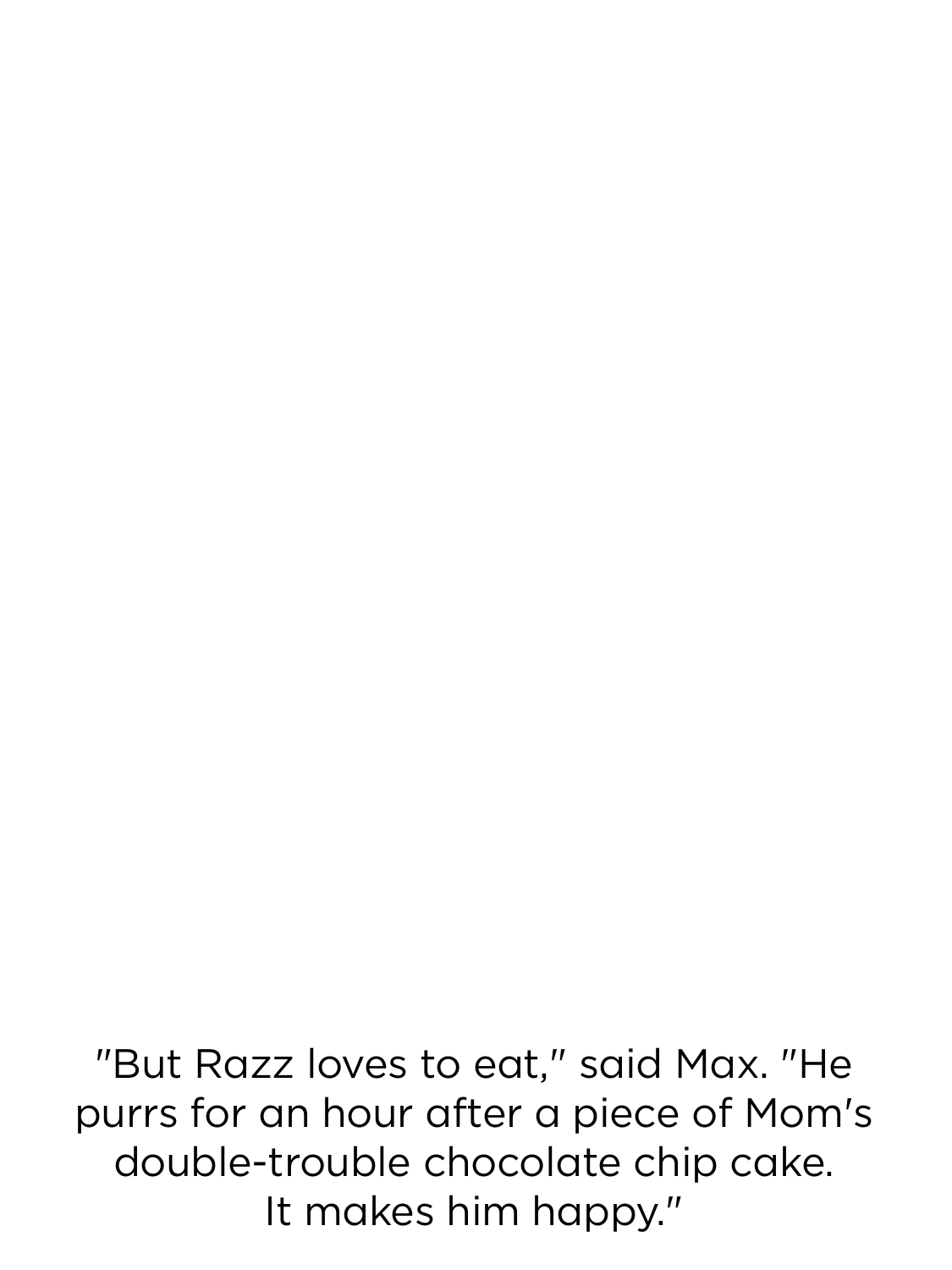"I see," said Miss Vie. "Razz has a sweet tooth all right. That is his first problem. His second problem is YOU." "Me ?" asked Max. "I just like to make Razz happy."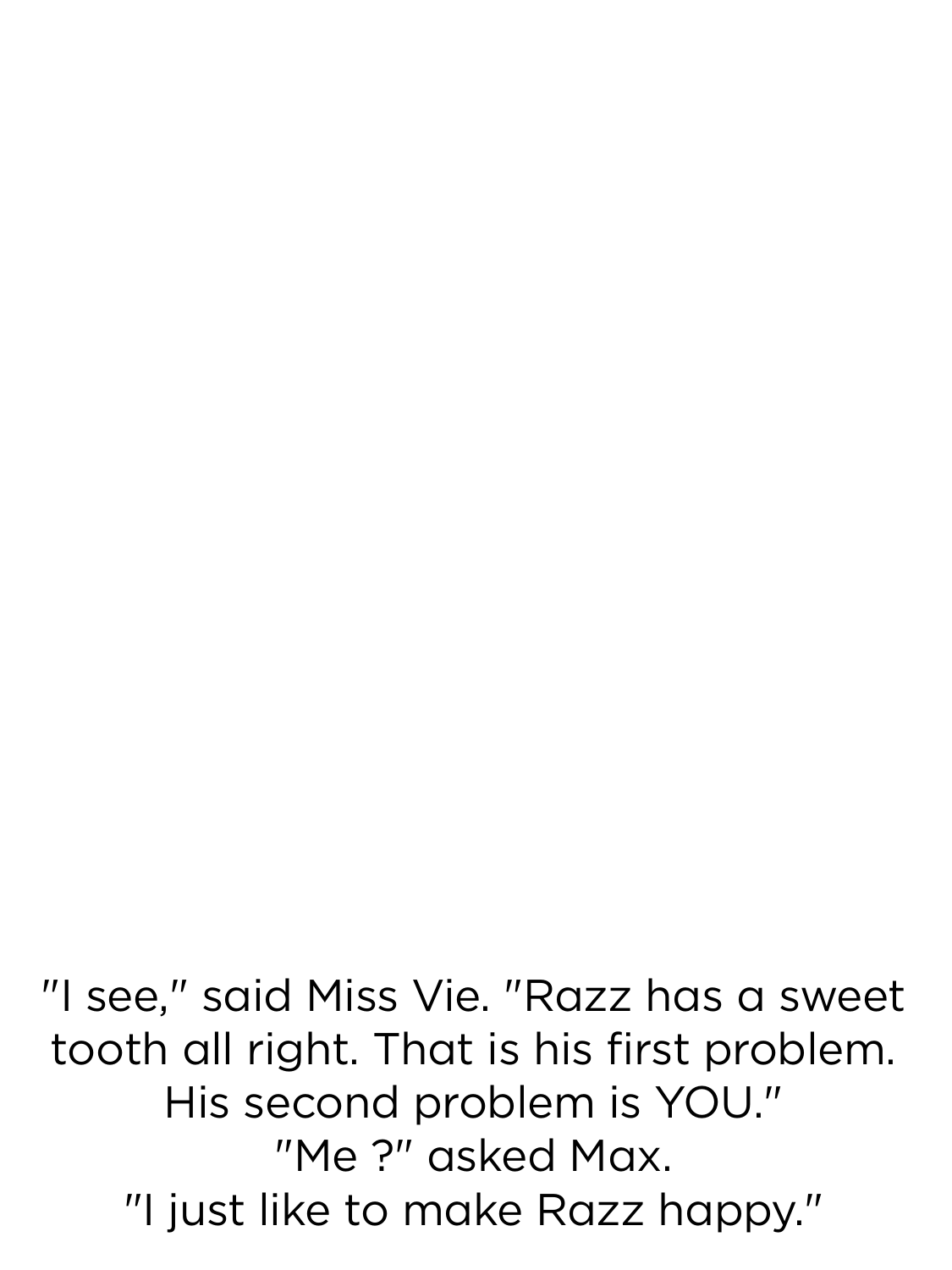"Giving Razz sweets is about the worst way to make him happy," said Miss Vie. "Razz is too fat and lazy to have any fun. Max, if you keep feeding Razz like that, you may just love him to death. He will become another victim of the Confection Connection." Max felt his throat get tight and dry. He looked down at the floor. "Oh," was all that he could say.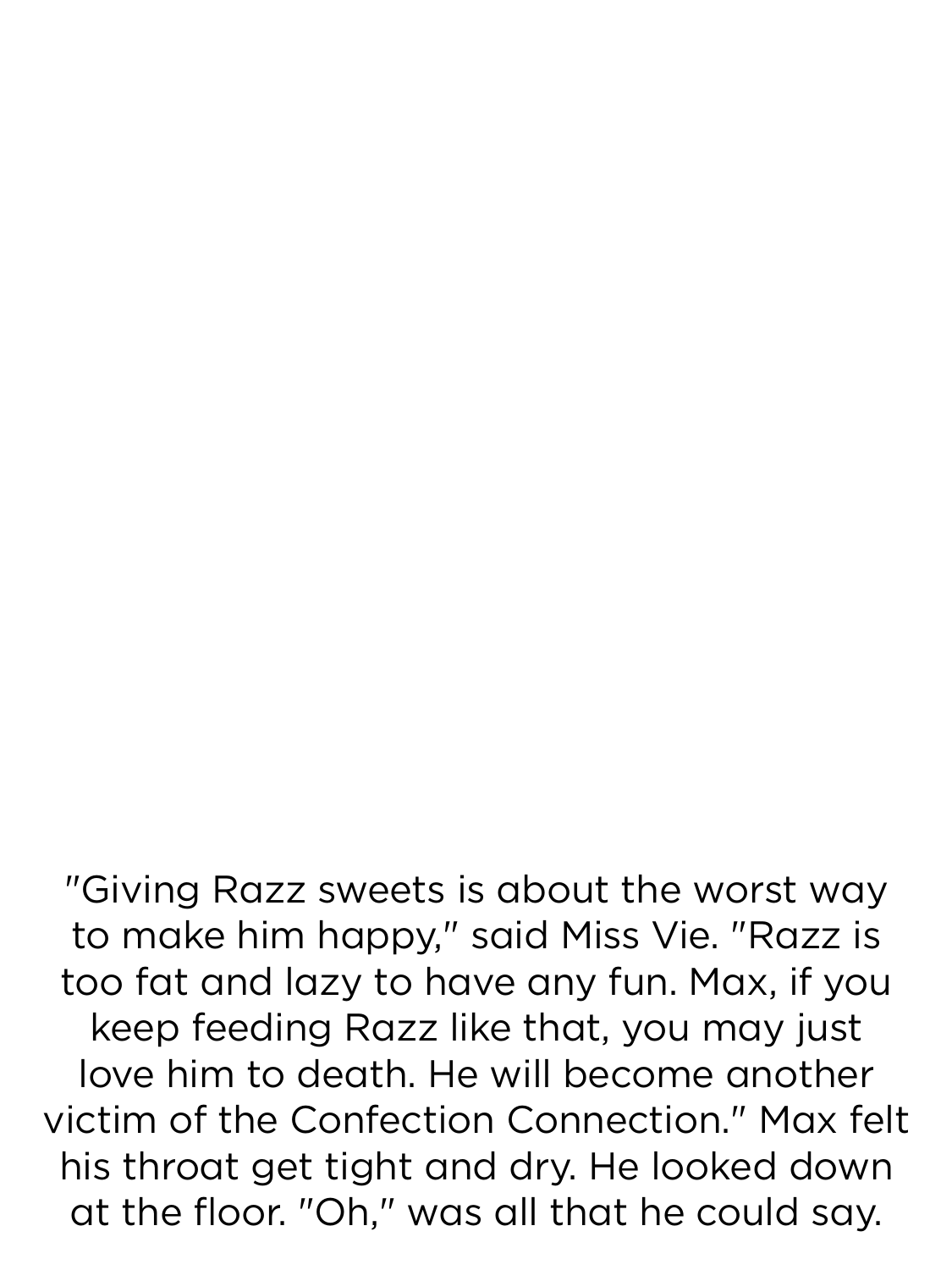"If you are going to save Razz, you must feed him with moderation," continued Miss Vie. "He can have two small meals a day. He can eat only the cat food I will give you. You must see to it that Razz gets No sweets."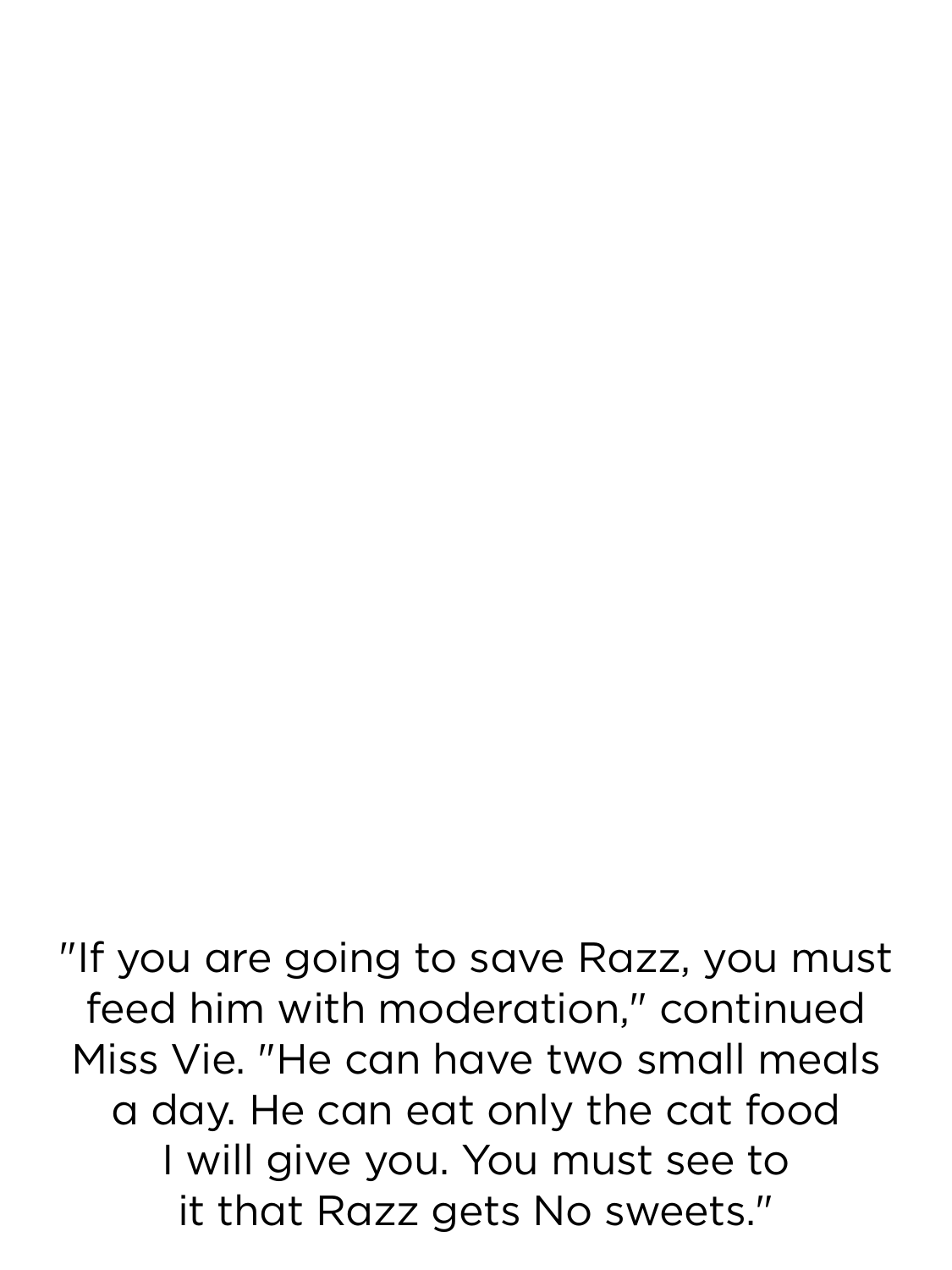"No sweets," gasped Max. "Razz will die of starvation. He hates cat food. He will think I'm mean. He will suffer from rejection."

"Food isn't the only way to show affection," Miss Vie went on. "Sit Razz on your lap and pet him. Talk to him. Play games with him. Take him for a walk."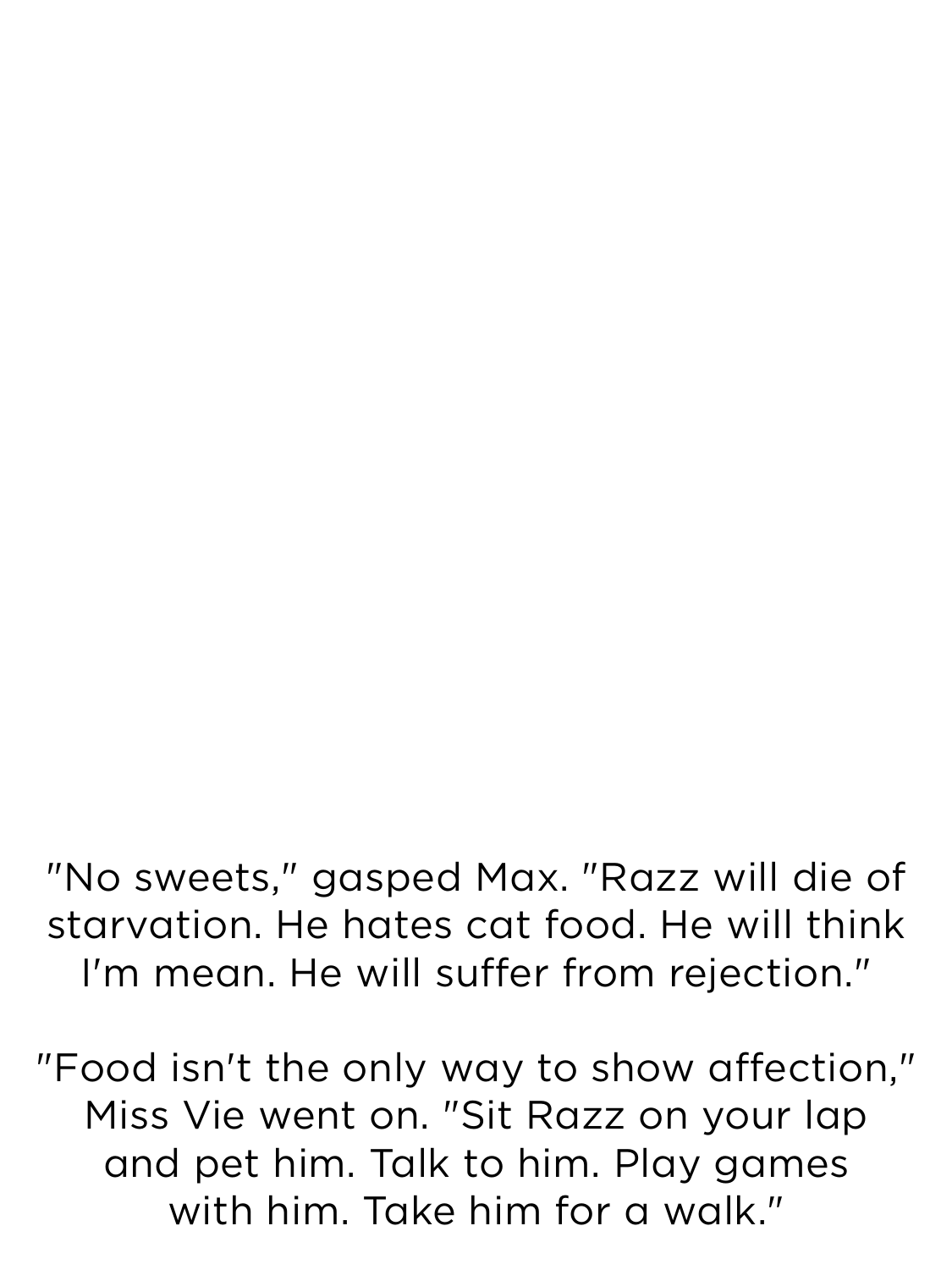"Nobody walks a cat !" protested Max. "People walk their dogs, but nobody - I mean NOBODY - walks a cat !"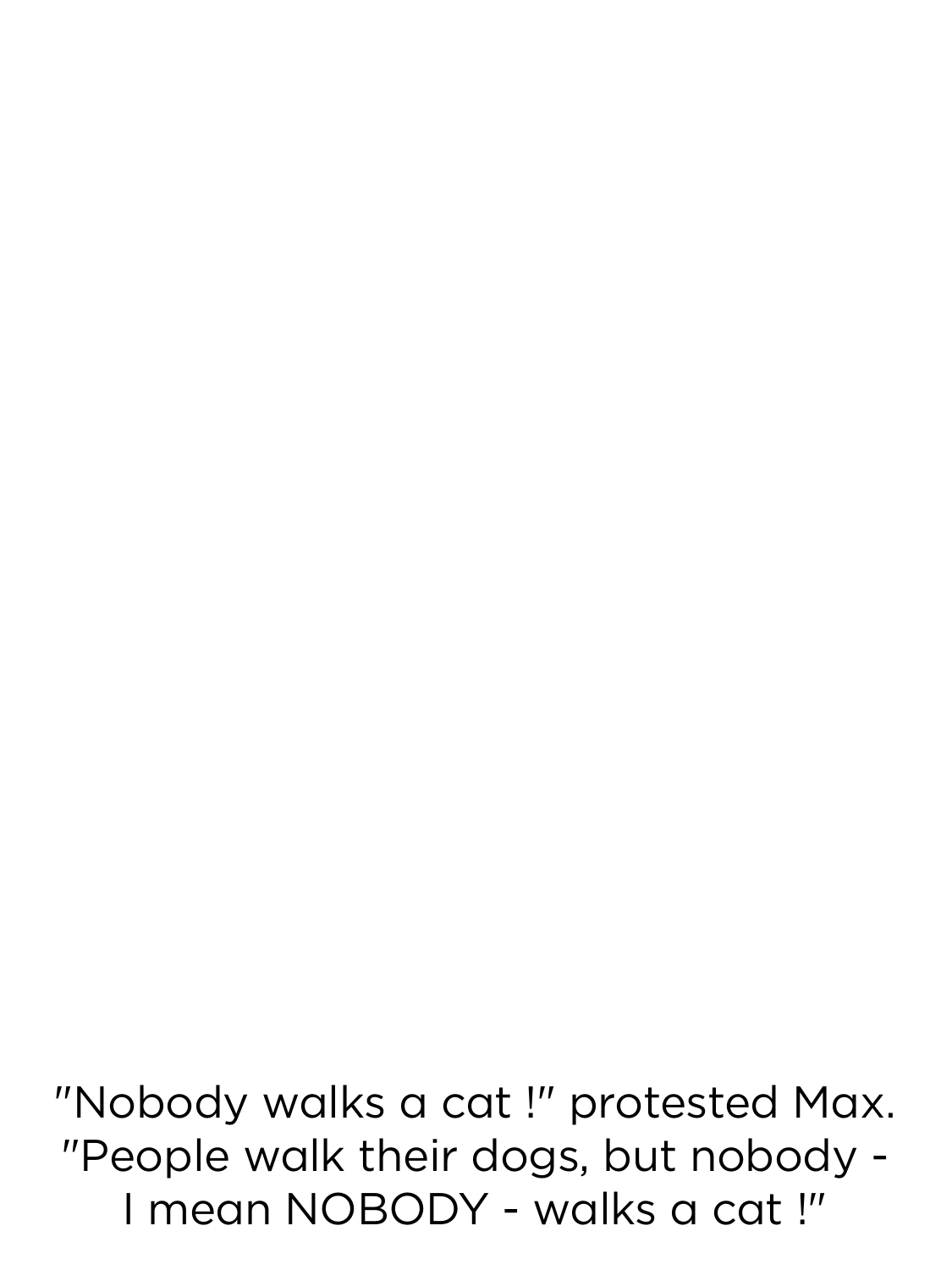"The Confection Connection requires drastic steps, Max," Miss Vie warned. "First, Razz must be fed in moderation. Second, he needs more exercise. You will need to walk him everyday."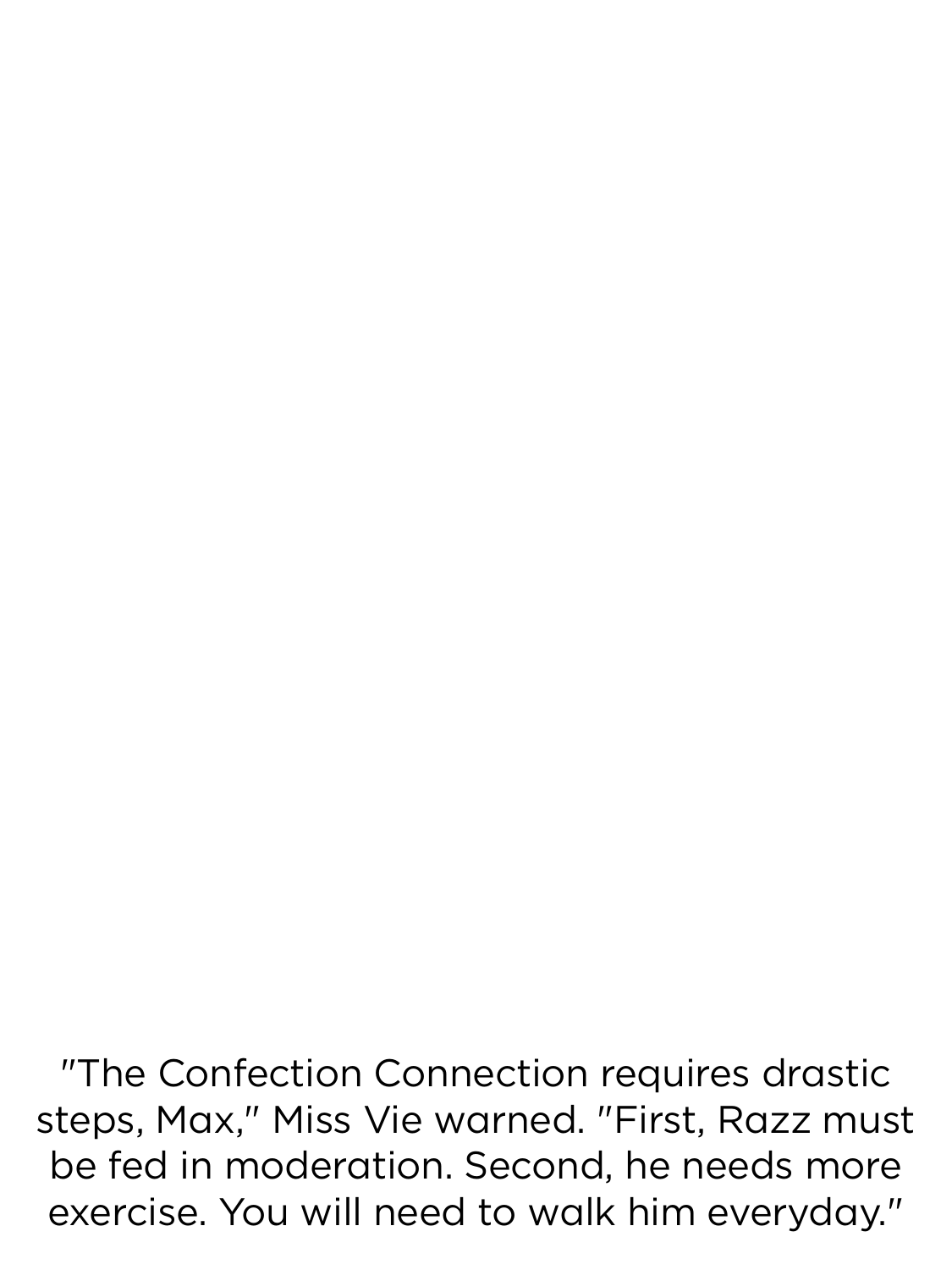"Every day ?" gulped Max. "But the pals will think . . . They'll say I'm . . . I just can't walk a cat !"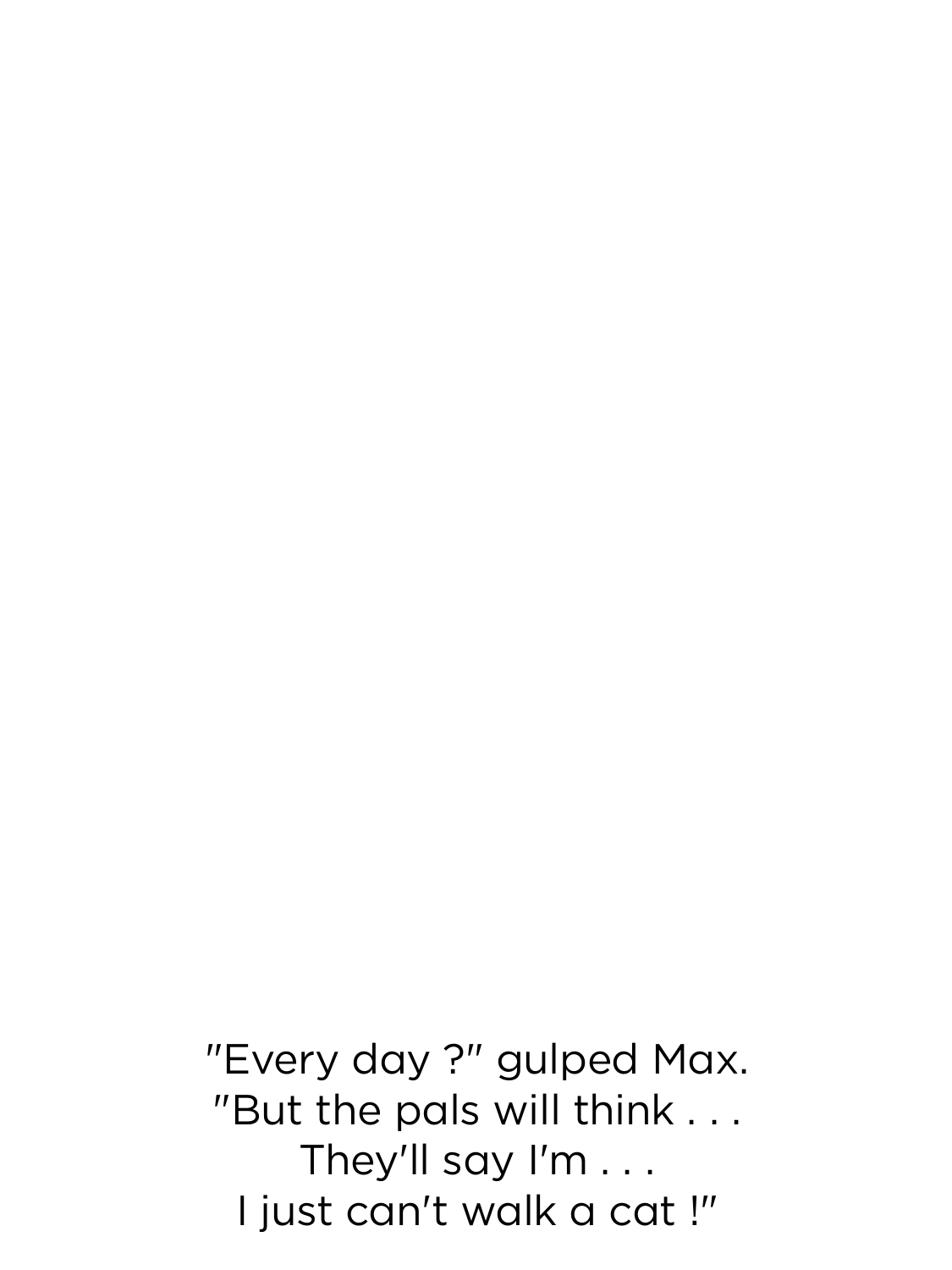Miss Vie looked Max right in the eyes. "I told you what Razz needed was dedication. You said you were dedicated. Can I count on your cooperation ?" Max slumped into the chair. "Botheration !" moaned Max. "If it is the one and only way to save Razz." "It's the one and only way," said Miss Vie.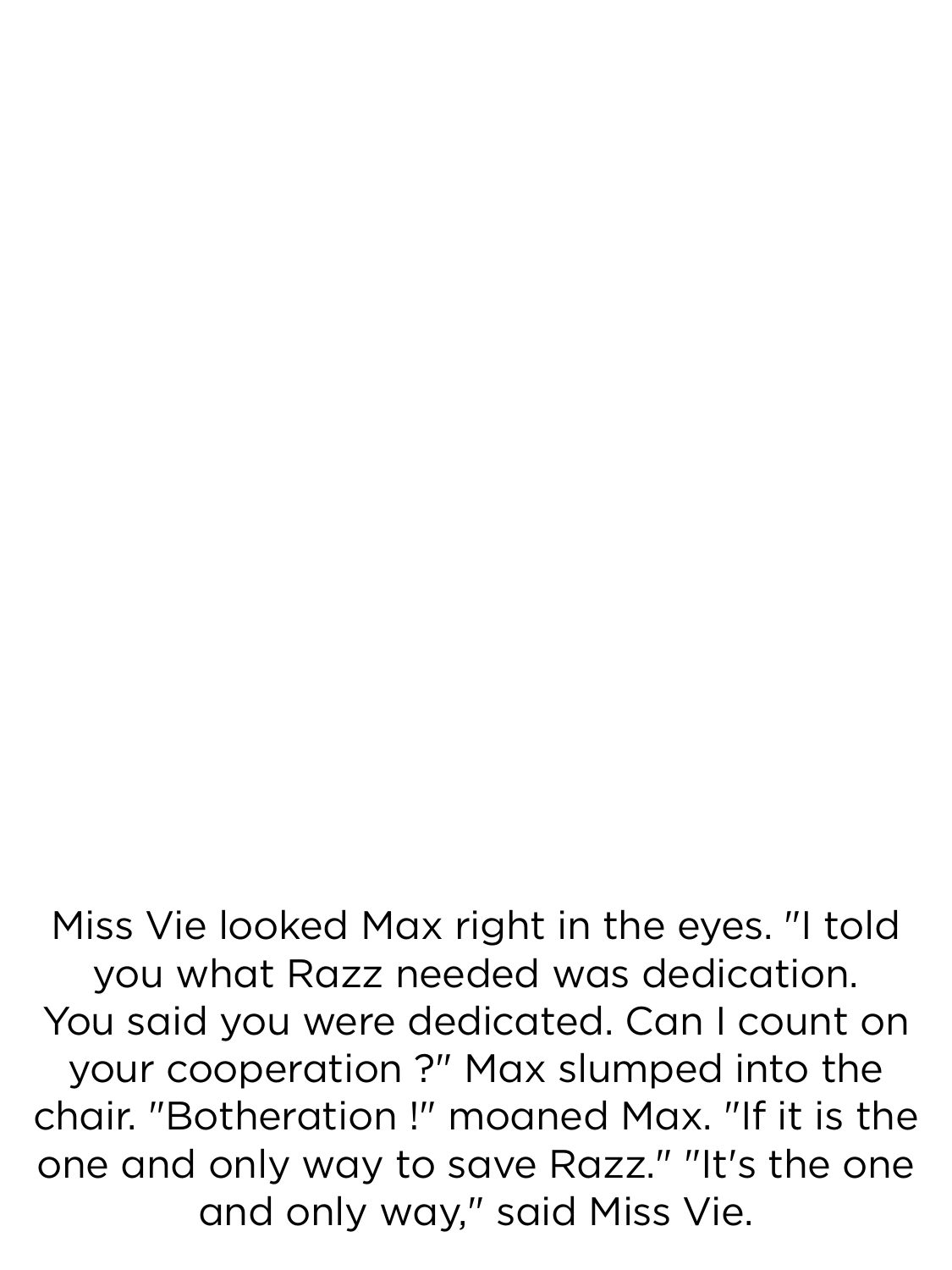So Max did it.

It took a lot of dedication and protection from confection. It was a huge botheration to walk Razz every day.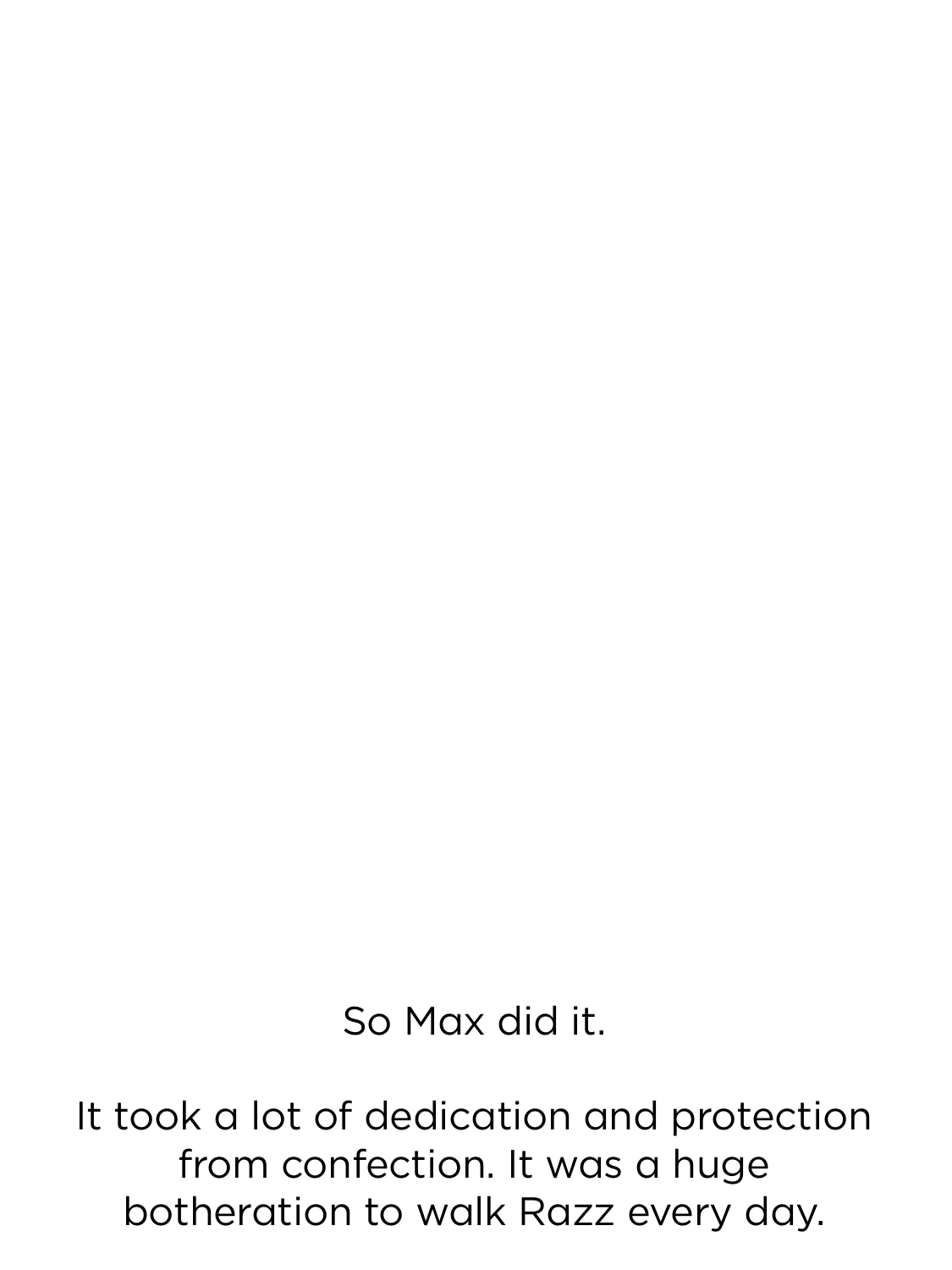But after that, Razzle - Dazzle ! Razz was a new cat, SLEEK, SLIM, AND TRIM. Now what do you think of that ?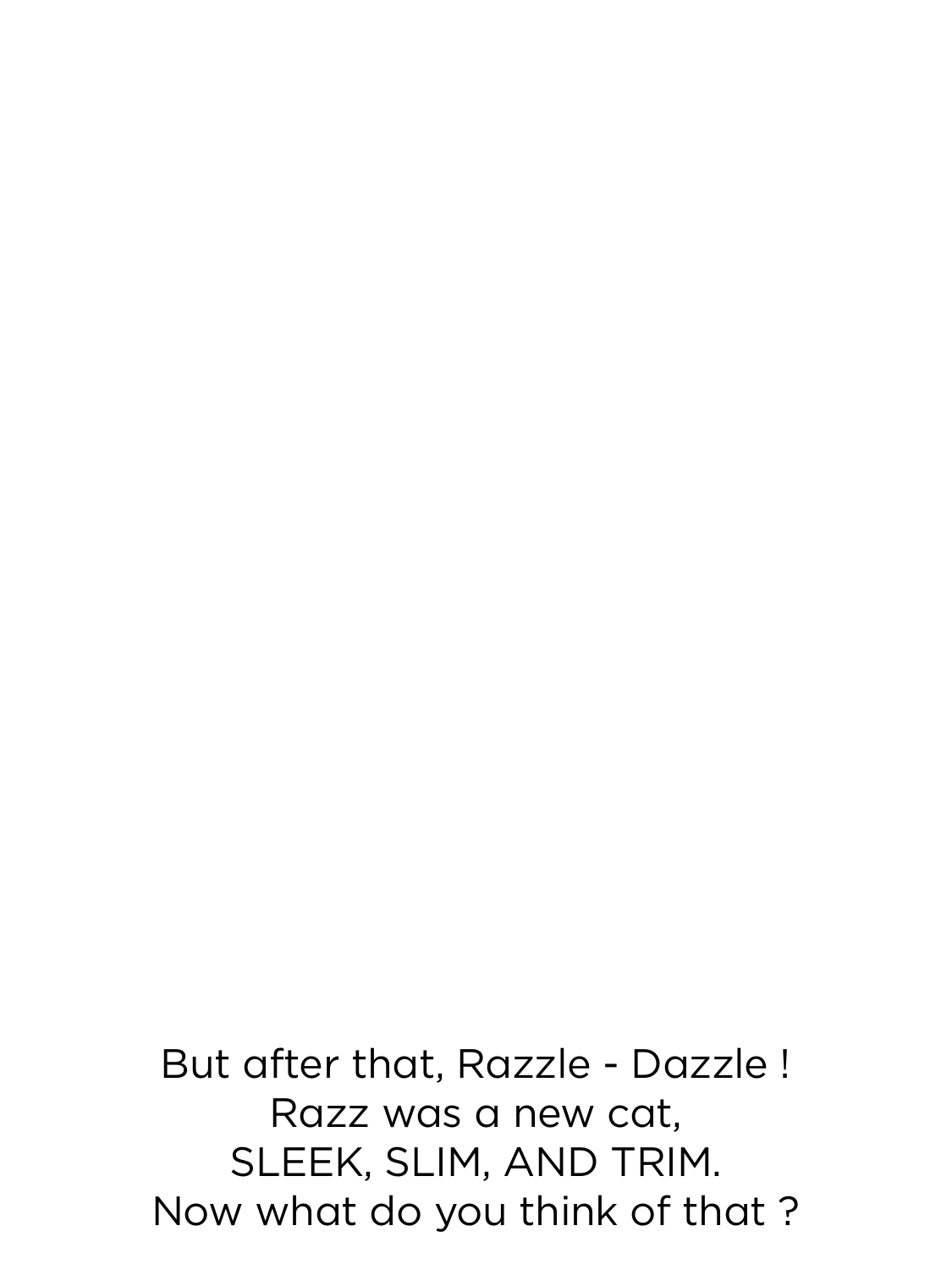## Suggestions for Checking Comprehension Skills Set 12 Book 5

- Level 1: Knowledge of Details, Facts and Information (Who did it? What did they do? Where?)
- Level 2: Understanding Facts and Information (What happened first? Next? Last? When?)
- Level 3: Application of Information to Solve Problems and Predict Outcomes (How would you have prevented that from happening? What do you think will happen?)
- Level 4 : Analyze the Information (How are \_\_\_\_\_ and \_\_\_\_\_ alike? What was the smallest...?)
- Level 5 : Using Information to Create New Ideas (How would the story change if...? If you wrote a new ending for the story, what would it be like?)
- Level 6 : Drawing Conclusions and Judging Ideas (Was that a wise thing to do? Why or Why not?)

Sample Question: Why do you think sweets might not be good for pets?

Conversation Skills:

After reading this book, talk for a few minutes about about Nutrition.